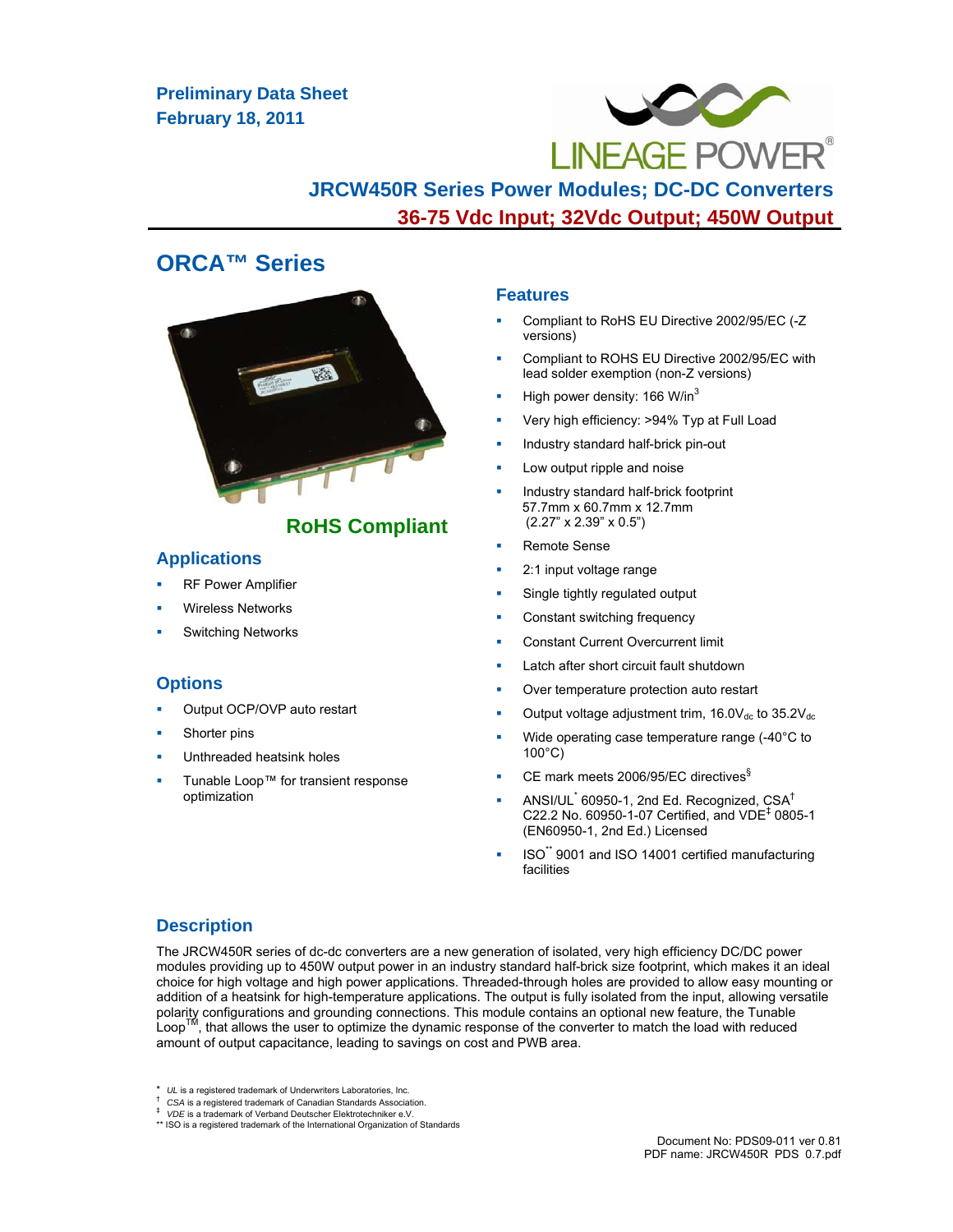# **Absolute Maximum Ratings**

Stresses in excess of the absolute maximum ratings can cause permanent damage to the device. These are absolute stress ratings only, functional operation of the device is not implied at these or any other conditions in excess of those given in the operations sections of the data sheet. Exposure to absolute maximum ratings for extended periods can adversely affect the device reliability.

| <b>Parameter</b>                                                                     | <b>Device</b> | Symbol              | Min    | <b>Max</b> | Unit     |
|--------------------------------------------------------------------------------------|---------------|---------------------|--------|------------|----------|
| Input Voltage                                                                        |               |                     |        |            |          |
| Continuous                                                                           | All           | $V_{\text{IN}}$     | $-0.3$ | 80         | $V_{dc}$ |
| Transient, operational (≤100 ms)                                                     | All           | $V_{IN. trans}$     | $-0.3$ | 100        | $V_{dc}$ |
| <b>Operating Ambient Temperature</b>                                                 | All           | Та                  | $-40$  | 85         | °C       |
| <b>Operating Case Temperature</b><br>(See Thermal Considerations section, Figure 19) | All           | Tc                  | -40    | 100        | °C       |
| Storage Temperature                                                                  | All           | ${\sf T}_{\sf stg}$ | -55    | 125        | °С       |
| I/O Isolation Voltage: Input to Case, Input to Output                                | All           |                     |        | 1500       | $V_{dc}$ |
| Output to Case                                                                       | All           |                     |        | 500        | $V_{dc}$ |

# **Electrical Specifications**

Unless otherwise indicated, specifications apply over all operating input voltage, resistive load, and temperature conditions.

| <b>Parameter</b>                                                                                                                                 | <b>Device</b> | Symbol              | <b>Min</b> | <b>Typ</b> | <b>Max</b> | Unit       |
|--------------------------------------------------------------------------------------------------------------------------------------------------|---------------|---------------------|------------|------------|------------|------------|
| Operating Input Voltage<br>(see Figure 12 for $V_{INMIN}$ when using trim-up feature)                                                            | All           | $V_{\text{IN}}$     | 36         | 48         | 75         | $V_{dc}$   |
| Maximum Input Current                                                                                                                            |               |                     |            |            |            |            |
| ( $V_{IN}$ =36V to 75V, $I_0 = I_{O, max}$ )                                                                                                     | All           | I <sub>IN.max</sub> |            |            | 14.0       | $A_{dc}$   |
| Inrush Transient                                                                                                                                 | All           | $l^2t$              |            |            | 2          | $A^2s$     |
| Input Reflected Ripple Current, peak-to-peak<br>(5Hz to 20MHz, 12µH source impedance; V <sub>IN</sub> =0V to 75V,<br>$IO= IOmax$ ; see Figure 7) | All           |                     |            |            | 20         | $mA_{n-n}$ |
| Input Ripple Rejection (120Hz)                                                                                                                   | All           |                     |            | 50         |            | dB         |

#### **CAUTION: This power module is not internally fused. An input line fuse must always be used.**

This power module can be used in a wide variety of applications, ranging from simple standalone operation to being an integrated part of complex power architecture. To preserve maximum flexibility, internal fusing is not included. Always use an input line fuse, to achieve maximum safety and system protection. The safety agencies require a time-delay or fast-acting fuse with a maximum rating of 25 A in the ungrounded input connection (see Safety Considerations section). Based on the information provided in this data sheet on inrush energy and maximum dc input current, the same type of fuse with a lower rating can be used. Refer to the fuse manufacturer's data sheet for further information.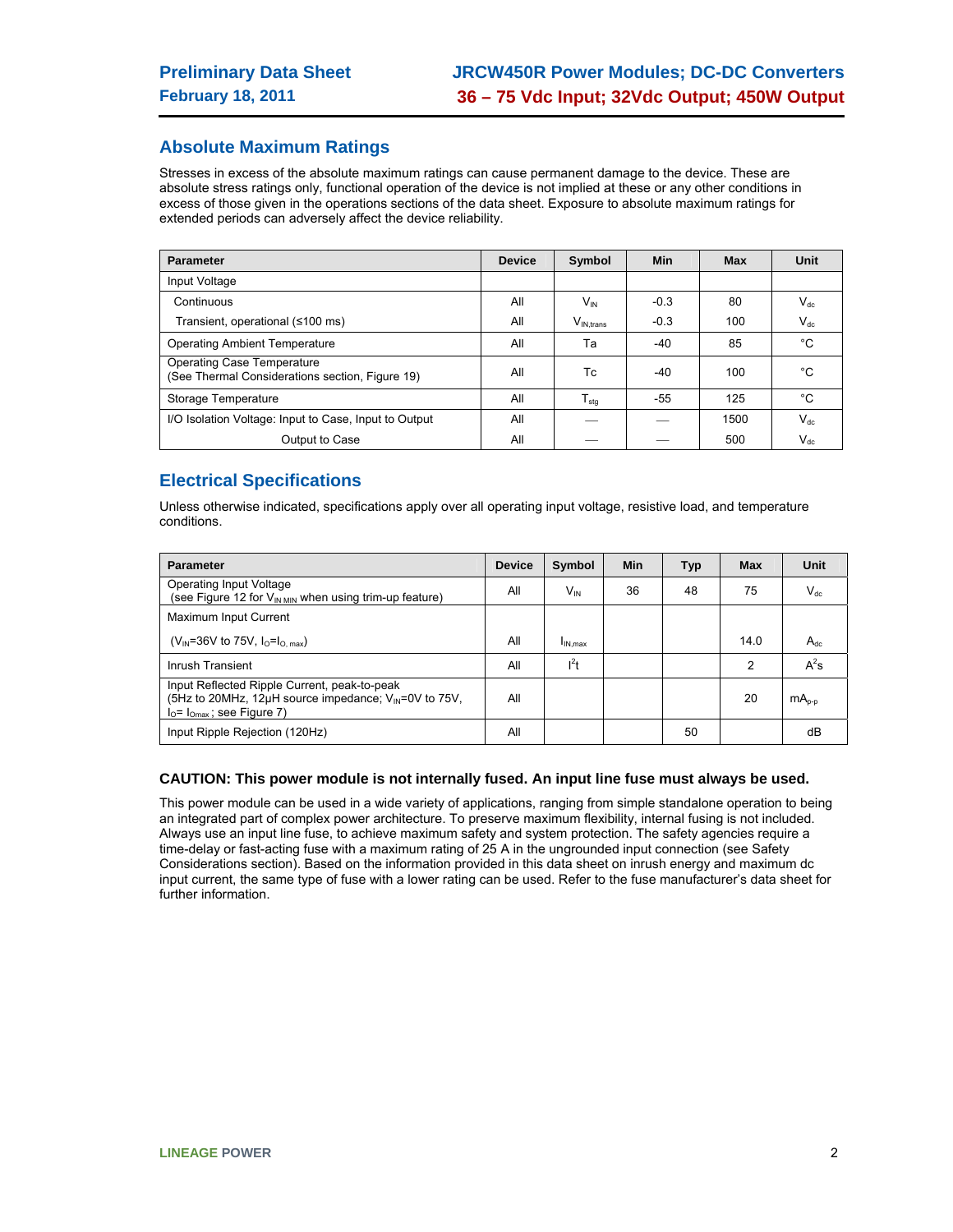# **Electrical Specifications** (continued)

| <b>Parameter</b>                                                                                                                                                                                     | <b>Device</b>     | Symbol                    | <b>Min</b>               | Typ      | <b>Max</b> | <b>Unit</b>         |
|------------------------------------------------------------------------------------------------------------------------------------------------------------------------------------------------------|-------------------|---------------------------|--------------------------|----------|------------|---------------------|
| Output Voltage Set-point<br>$(V_{IN} = V_{IN,nom}, I_{O} = I_{O, max}, T_c = 25^{\circ}C)$                                                                                                           | All               | $V_{O.}$ set              | 31.5                     | 32       | 32.5       | $V_{dc}$            |
| Output Voltage Set-Point Total Tolerance<br>(Over all operating input voltage, resistive load,<br>and temperature conditions until end of life)                                                      | All               | $V_{\Omega}$              | 31.0                     |          | 33.0       | $V_{dc}$            |
| <b>Output Regulation</b>                                                                                                                                                                             |                   |                           |                          |          |            |                     |
| Line $(V_{IN} = V_{IN. min}$ to $V_{IN. max}$ )                                                                                                                                                      | All               |                           |                          | 0.1      | 0.2        | $%V_{o,set}$        |
| Load $(I_0 = I_0$ min to $I_0$ max)                                                                                                                                                                  | All               |                           |                          | 0.1      | 0.2        | $%V_{o,set}$        |
| Temperature ( $T_c$ = -40°C to +100°C)                                                                                                                                                               | All               |                           |                          | 0.25     | 0.5        | $\%V_{o,set}$       |
| Output Ripple and Noise on nominal output                                                                                                                                                            |                   |                           |                          |          |            |                     |
| $(V_{IN} = V_{IN \ nom}$ and $I_0 = I_{O \ nion}$ to $I_{O \ nax}$ )                                                                                                                                 |                   |                           |                          |          |            |                     |
| RMS (5Hz to 20MHz bandwidth)                                                                                                                                                                         | All               |                           |                          | 45       | 55         | $mV_{rms}$          |
| Peak-to-Peak (5Hz to 20MHz bandwidth)                                                                                                                                                                | All               |                           |                          | 80       | 200        | $mV_{pk-pk}$        |
| External Capacitance (ESR > TBD m $\Omega$ ) <sup>1</sup>                                                                                                                                            | All.<br>except -T | C <sub>o</sub>            | 440                      |          | 6500       | μF                  |
| Without the Tunable Loop™ (ESR <sub>MAX</sub> = 80mΩ) <sup>1</sup>                                                                                                                                   | -T                | $C_{\rm O}$               | 440                      |          | 470        | μF                  |
| With the Tunable Loop™ (ESR > 50 m $\Omega$ ) <sup>2</sup>                                                                                                                                           | $-T$              | C <sub>o</sub>            | 440                      |          | 10,000     | μF                  |
| Output Power (V <sub>o</sub> =32V to 35.2V)                                                                                                                                                          | All               | $P_{O,max}$               | $\overline{\phantom{0}}$ |          | 450        | W                   |
| <b>Output Current</b>                                                                                                                                                                                | All               | $\mathsf{I}_{\mathsf{0}}$ | 0                        |          | 14.0       | $A_{dc}$            |
| Output Current Limit Inception (Constant current<br>until V <sub>o</sub> <v<sub>trimMIN, duration &lt;4s)</v<sub>                                                                                    | All               | $I_{\text{O. lim}}$       | 16.0                     |          | 20.0       | $A_{dc}$            |
| Output Short Circuit Current (V <sub>O</sub> ≤ 0.25V <sub>dc</sub> )                                                                                                                                 | All               | $I_{O, sc}$               |                          |          | 30         | $A_{rms}$           |
| Efficiency<br>$V_{1N} = V_{1N, nom}$ , T <sub>c</sub> =25°C $I_0 = I_{0, max}$ , V <sub>O</sub> = V <sub>O,set</sub>                                                                                 | All               | η                         | 94.0                     | 94.4     |            | %                   |
| <b>Switching Frequency</b>                                                                                                                                                                           |                   | $f_{sw}$                  |                          | 175      |            | kHz                 |
| Dynamic Load Response                                                                                                                                                                                |                   |                           |                          |          |            |                     |
| ( $\Delta$ lo/ $\Delta$ t=1A/10 $\mu$ s; V <sub>in</sub> =V <sub>in</sub> , nom; T <sub>c</sub> =25°C;<br>Tested with a 470 $\mu$ F aluminum and a 10 $\mu$ F<br>ceramic capacitor across the load.) |                   |                           |                          |          |            |                     |
| Load Change from lo= 50% to 75% of lo.max:                                                                                                                                                           |                   |                           |                          |          |            |                     |
| Peak Deviation<br>Settling Time (Vo<10% peak deviation)                                                                                                                                              | All               | $V_{\rm pk}$              |                          | 2<br>1.5 |            | $%V_{O, set}$<br>ms |
| Load Change from lo= 25% to 50% of lo, max:                                                                                                                                                          |                   | $t_{\rm s}$               |                          |          |            |                     |
| Peak Deviation<br>Settling Time (Vo<10% peak deviation)                                                                                                                                              |                   | $V_{pk}$                  |                          | 2<br>15  |            | $%V_{O. set}$<br>ms |

Settling Time (Vo<10% peak deviation) | t<sub>s</sub> | - 1.5 | - | ms<br><sup>1</sup> Note: use a minimum 2 x 220uF output capacitor. Recommended capacitor is Nichicon CD series, 220uF/35V. If the ambient temperature is less than -20 $\mathrm{^{o}C}$ , use more than 3 of recommended minimum capacitors.

<sup>2</sup> External capacitors may require using the new Tunable Loop™ feature to ensure that the module is stable as well as getting the best transient response. See the Tunable Loop™ section for details.

## **Isolation Specifications**

| <b>Parameter</b>             | Symbol                           | Min                      | Тур. | <b>Max</b> | Unit |
|------------------------------|----------------------------------|--------------------------|------|------------|------|
| <b>Isolation Capacitance</b> | ⌒<br>$\mathsf{u}_{\mathsf{iso}}$ | $\overline{\phantom{a}}$ | ن ا  |            | nF   |
| <b>Isolation Resistance</b>  | $R_{iso}$                        | AC<br>$\epsilon$         |      |            | ΜΩ   |

# **General Specifications**

| <b>Parameter</b>                                                                                             | <b>Device</b> | <b>Symbol</b> | Min       | Typ   | <b>Max</b> | Unit          |
|--------------------------------------------------------------------------------------------------------------|---------------|---------------|-----------|-------|------------|---------------|
| Calculated Reliability based upon Telcordia SR-                                                              |               | FIT           |           | 498.3 |            | $10^9$ /Hours |
| 332 Issue 2: Method I Case 3 ( $IO=80\%IO,max$ ,<br>$T_A = 40^{\circ}$ C, airflow = 200 lfm, 90% confidence) | All           | <b>MTBF</b>   | 2.006.767 |       |            | Hours         |
| Weight                                                                                                       | All           |               |           | 76.4  |            |               |
|                                                                                                              |               |               |           | 2.69  |            | OZ.           |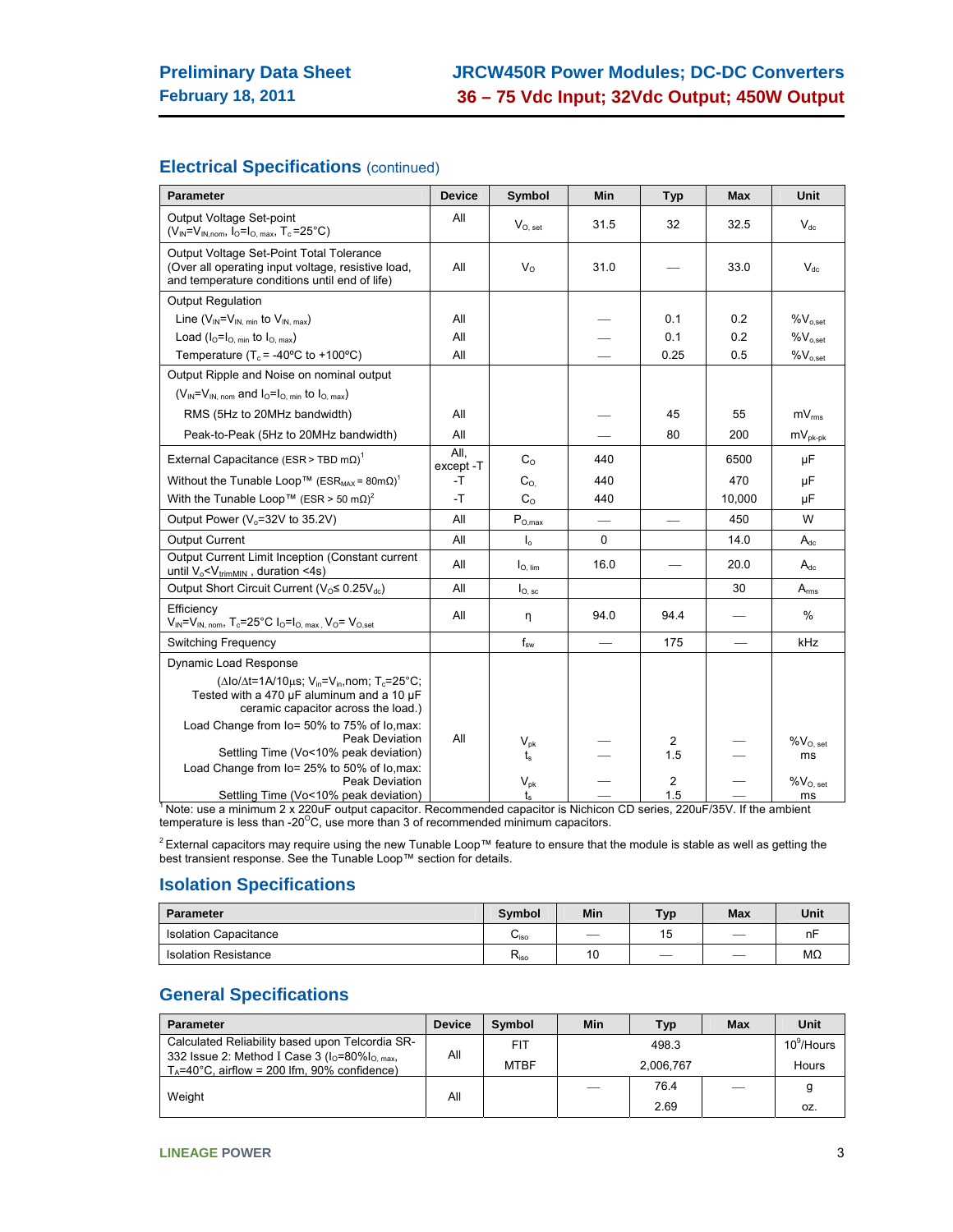# **Feature Specifications**

Unless otherwise indicated, specifications apply over all operating input voltage, resistive load, and temperature conditions. See Feature Descriptions for additional information.

| <b>Parameter</b>                                                                                                                                                                 | <b>Device</b> | Symbol             | <b>Min</b>   | <b>Typ</b> | <b>Max</b> | Unit              |
|----------------------------------------------------------------------------------------------------------------------------------------------------------------------------------|---------------|--------------------|--------------|------------|------------|-------------------|
| Remote On/Off Signal Interface                                                                                                                                                   |               |                    |              |            |            |                   |
| $(V_{IN} = V_{IN. min}$ to $V_{IN. max}$ ; open collector or equivalent,                                                                                                         |               |                    |              |            |            |                   |
| Signal referenced to $V_{IN}$ terminal)                                                                                                                                          |               |                    |              |            |            |                   |
| Negative Logic: device code suffix "1"<br>Logic Low = module On, Logic High = module Off                                                                                         |               |                    |              |            |            |                   |
| Positive Logic: No device code suffix required<br>Logic Low = module Off, Logic High = module On                                                                                 |               |                    |              |            |            |                   |
| Logic Low - Remote On/Off Current                                                                                                                                                | All           | $I_{on/off}$       |              |            | 1.0        | mA                |
| Logic Low - On/Off Voltage                                                                                                                                                       | All           | $V_{on/off}$       | $\mathbf{0}$ |            | 1.2        | $V_{dc}$          |
| Logic High Voltage - (Typ = Open Collector)                                                                                                                                      | All           | $V_{on/off}$       |              |            | 5          | $V_{dc}$          |
| Logic High maximum allowable leakage current                                                                                                                                     | All           | $I_{on/off}$       |              |            | 50         | μA                |
| Turn-On Delay and Rise Times                                                                                                                                                     |               |                    |              |            |            |                   |
| (Vin= $V_{in,nom}$ , $I_0=I_0$ , $_{max}$ , 25C)                                                                                                                                 |               |                    |              |            |            |                   |
| Case 1: $T_{\text{delay}}$ = Time until $V_{\text{O}}$ = 10% of $V_{\text{O,set}}$ from<br>application of $V_{in}$ with Remote On/Off set to ON,                                 | All           | $T_{delay}$        |              | 120        |            | ms                |
| Case 2: $T_{delay}$ = Time until $V_0$ = 10% of $V_{O,set}$ from<br>application of Remote On/Off from Off to On with V <sub>in</sub><br>already applied for at least one second. | All           | $T_{\text{delay}}$ |              | 20         |            | ms                |
| $T_{rise}$ = time for $V_{\odot}$ to rise from 10% of $V_{O.set}$ to 90%<br>of $V_{O.set}.$                                                                                      | All           | $T_{rise}$         |              | 30         |            | ms                |
| Output Voltage Overshoot                                                                                                                                                         |               |                    |              |            | 3          |                   |
| ( $I_0$ =80% of $I_{O, max}$ , T <sub>A</sub> =25°C)                                                                                                                             |               |                    |              |            |            | $\%$ $V_{O, set}$ |
| Output Voltage Adjustment<br>(See Feature Descriptions):                                                                                                                         |               |                    |              |            |            |                   |
| Output Voltage Remote-sense Range<br>(only for No Trim or Trim down application)                                                                                                 | All           | V <sub>sense</sub> |              |            | 2          | $%V_{o,nom}$      |
| Output Voltage Set-point Adjustment Range (trim)                                                                                                                                 | All           | $V_{\text{trim}}$  | 16.0         | $---$      | 35.2       | $V_{dc}$          |
| Output Overvoltage Protection                                                                                                                                                    | All           | $V_{O, limit}$     | 37           |            | 39         | $V_{dc}$          |
| Over Temperature Protection                                                                                                                                                      | All           | $T_{ref}$          |              | 110        |            | °C                |
| (See Feature Descriptions, Figure 19)                                                                                                                                            |               |                    |              |            |            |                   |
| Input Under Voltage Lockout                                                                                                                                                      |               | VIN, UVLO          |              |            |            |                   |
| Turn-on Threshold                                                                                                                                                                | All           |                    |              | 35         | 36         | $V_{dc}$          |
| Turn-off Threshold                                                                                                                                                               | All           |                    | 31           | 32         |            | $V_{\text{dc}}$   |
| Hysteresis                                                                                                                                                                       | All           |                    |              | 3          |            | $V_{dc}$          |
| Input Over voltage Lockout                                                                                                                                                       |               | $V_{IN, OVLO}$     |              |            |            |                   |
| Turn-on Threshold                                                                                                                                                                | All           |                    |              | 79.5       | 81         | $V_{dc}$          |
| <b>Turn-off Threshold</b>                                                                                                                                                        | All           |                    | 81           | 83         |            | $V_{dc}$          |
| <b>Hysteresis</b>                                                                                                                                                                | All           |                    |              | 3          |            | $V_{dc}$          |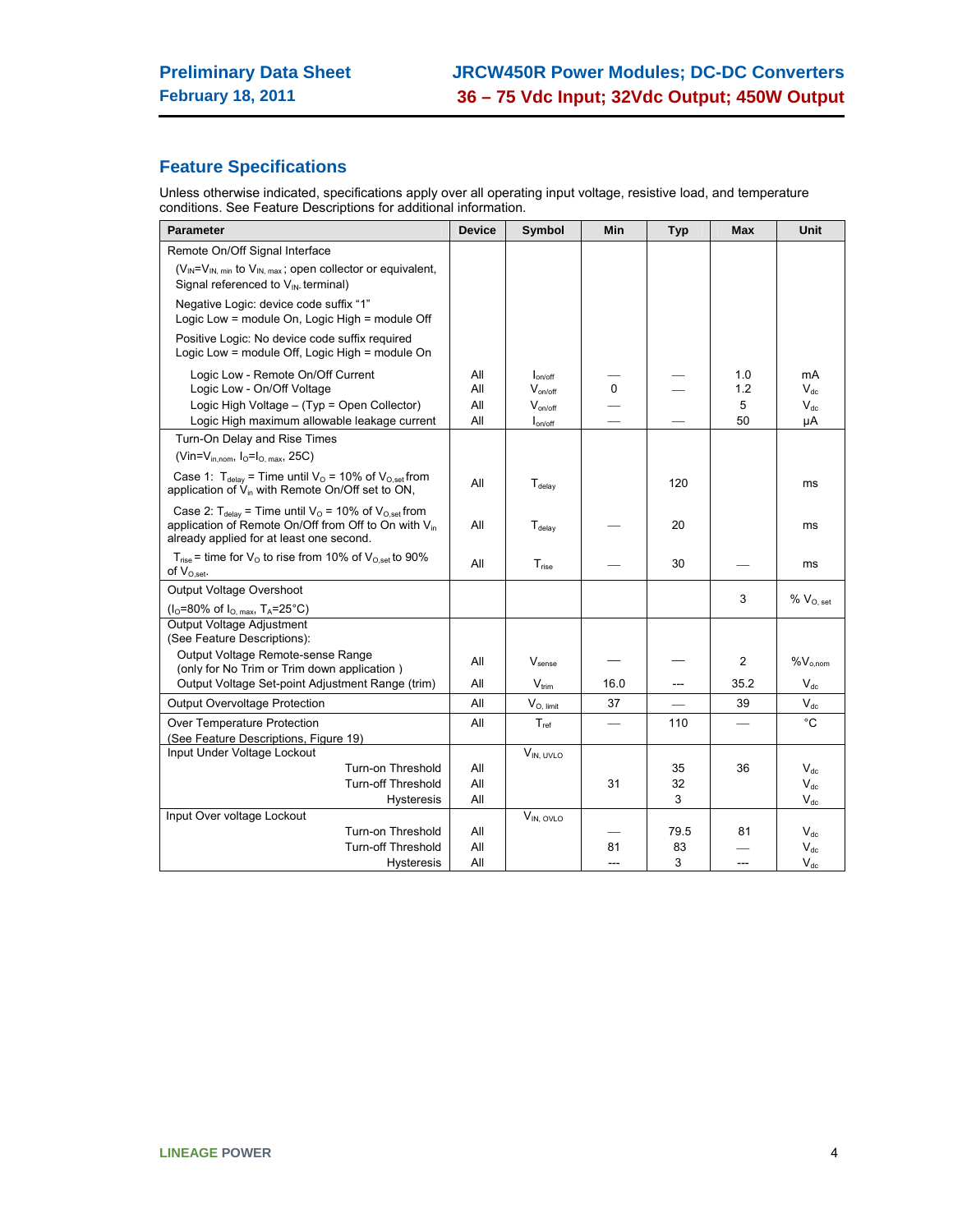### **Characteristic Curves**

The following figures provide typical characteristics for the JRCW450R (32V, 14A) at 25ºC. The figures are identical for either positive or negative Remote On/Off logic.



**Figure 3. Dynamic Load Change Transient Response from 25% to 50% to 25% of Full Load at Room**  Temperature and 48 Vin; 0.1A/uS, C<sub>o,ext</sub> = 440µF.

**Figure 6. Dynamic Load Change Transient Response from 50 % to 75% to 50% of Full Load at Room**  Temperature and 48 Vin; 0.1A/uS, C<sub>o,ext</sub> = 440µF.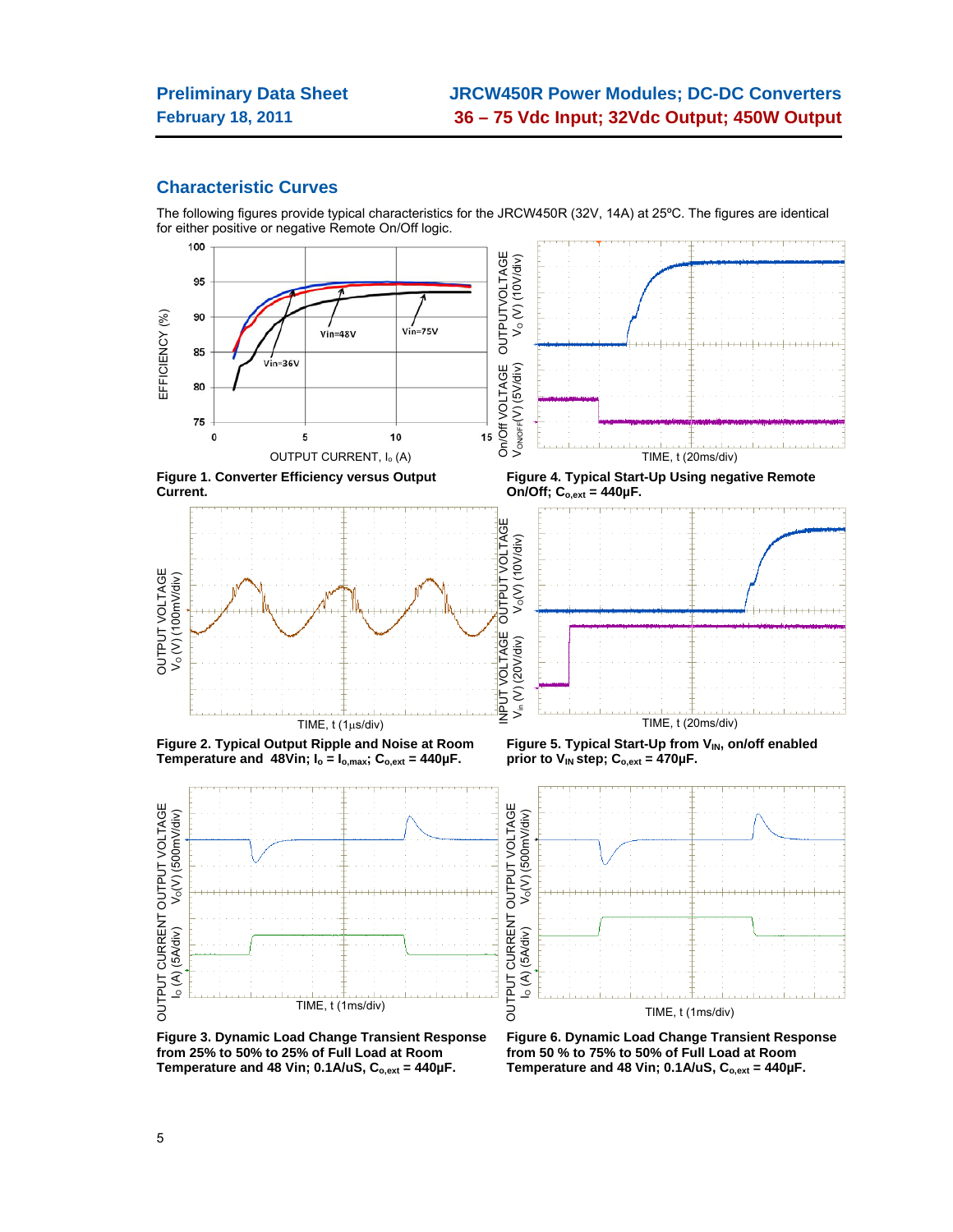# **Test Configurations**



Note: Measure the input reflected-ripple current with a simulated source inductance (LTEST) of 12 µH. Capacitor CS offsets possible battery impedance. Measure the current, as shown above.

**Figure 7. Input Reflected Ripple Current Test Setup.** 



Note: Use a Cout (470 µF Low ESR aluminum or tantalum capacitor typical), a 0.1 µF ceramic capacitor and a 10 µF ceramic capacitor, and Scope measurement should be made using a BNC socket. Position the load between 51 mm and 76 mm (2 in. and 3 in.) from the module.

#### **Figure 8. Output Ripple and Noise Test Setup.**



Note: All measurements are taken at the module terminals. When socketing, place Kelvin connections at module terminals to avoid measurement errors due to socket contact resistance.

$$
\eta = \left(\frac{[V_O(+) - V_O(-)]I_O}{[V_I(+) - V_I(-)]I_I}\right) \times 100\%
$$

**Figure 9. Output Voltage and Efficiency Test Setup.**

### **Design Considerations**

### **Input Source Impedance**

The power module should be connected to a low ac-impedance source. A highly inductive source impedance can affect the stability of the power module. For the test configuration in Figure 7, a 470μF Low ESR aluminum capacitor,  $C_{IN}$ , mounted close to the power module helps ensure the stability of the unit. Consult the factory for further application guidelines.

#### **Output Capacitance**

The JRCW450R power module requires a minimum output capacitance of 440µF Low ESR aluminum capacitor, C<sub>out</sub> to ensure stable operation over the full range of load and line conditions, see Figure 8. If the ambient temperature is under -20C, it is required to use at least 3 pcs of minimum capacitors in parallel. In general, the process of determining the acceptable values of output capacitance and ESR is complex and is load-dependent.

### **Safety Considerations**

For safety-agency approval of the system in which the power module is used, the power module must be installed in compliance with the spacing and separation requirements of the end-use safety agency standard, i.e., UL 60950-1, 2nd Ed., CSA No. 60950-1  $2^{nd}$  Ed., and VDE0805-1 EN60950-1, 2nd Ed.

For end products connected to –48V dc, or –60Vdc nominal DC MAINS (i.e. central office dc battery plant), no further fault testing is required. \*Note: -60V dc nominal battery plants are not available in the U.S. or Canada.

For all input voltages, other than DC MAINS, where the input voltage is less than 60V dc, if the input meets all of the requirements for SELV, then:

- The output may be considered SELV. Output voltages will remain within SELV limits even with internally-generated non-SELV voltages. Single component failure and fault tests were performed in the power converters.
- One pole of the input and one pole of the output are to be grounded, or both circuits are to be kept floating, to maintain the output voltage to ground voltage within ELV or SELV limits. However, SELV will not be maintained if  $V_1(+)$  and  $V_0(+)$  are grounded simultaneously.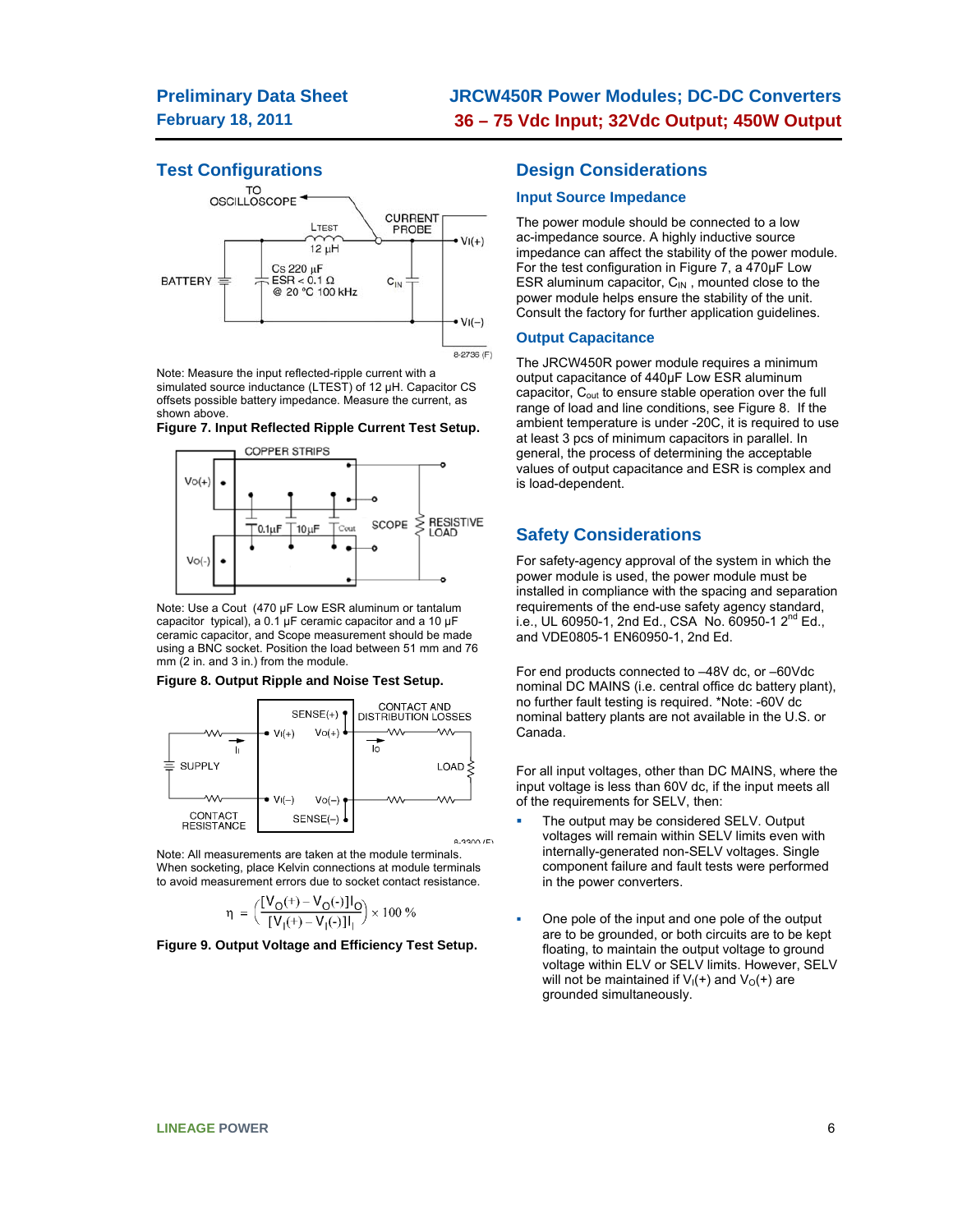# **JRCW450R Power Modules; DC-DC Converters 36 – 75 Vdc Input; 32Vdc Output; 450W Output**

## **Safety Considerations (continued)**

For all input sources, other than DC MAINS, where the input voltage is between 60 and 75V dc (Classified as TNV-2 in Europe), the following must be meet, if the converter's output is to be evaluated for SELV:

- The input source is to be provided with reinforced insulation from any hazardous voltage, including the ac mains.
- One Vi pin and one Vo pin are to be reliably earthed, or both the input and output pins are to be kept floating.
- Another SELV reliability test is conducted on the whole system, as required by the safety agencies. on the combination of supply source and the subject module to verify that under a single fault, hazardous voltages do not appear at the module's output.

All flammable materials used in the manufacturing of these modules are rated 94V-0, or tested to the UL60950 A.2 for reduced thickness.

The input to these units is to be provided with a maximum 25 A fast-acting or time-delay fuse in the ungrounded input conection.

### **Feature Description**

#### **Remote On/Off**

Two remote on/off options are available. Positive logic turns the module on during a logic high voltage on the ON/OFF pin, and off during a logic low. Negative logic remote On/Off, device code suffix "1", turns the module off during a logic high and on during a logic low.

To turn the power module on and off, the user must supply a switch (open collector or equivalent) to control the voltage (V<sub>on/off</sub>) between the ON/OFF terminal and the  $V_{IN}(-)$  terminal (see Figure 10). Logic low is  $0V \le V_{on/off} \le 1.2V$ . The maximum  $I_{on/off}$  during a logic low is 1mA, the switch should be maintain a logic low level whilst sinking this current.

During a logic high, the typical maximum  $V_{on/off}$ generated by the module is 5V, and the maximum allowable leakage current at  $V_{on/off} = 5V$  is  $50\mu A$ .

If not using the remote on/off feature:

For positive logic, leave the ON/OFF pin open. For negative logic, short the ON/OFF pin to  $V_{IN}(-)$ .



#### **Figure 10. Circuit configuration for using Remote On/Off Implementation.**

#### **Overcurrent Protection**

To provide protection in a fault output overload condition, the module is equipped with internal current limiting protection circuitry, and can endure continuous overcurrent by providing constant current output, for up to 4 seconds, as long as the output voltage is greater than  $V_{trimMIN}$ . If the load resistance is to low to support  $V_{\text{trimMIN}}$  in an overcurrent condition or a short circuit load condition exists, the module will shutdown immediately.

A latching shutdown option is standard. Following shutdown, the module will remain off until the module is reset by either cycling the input power or by toggling the on/off pin for one second.

An auto-restart option (4) is also available in a case where an auto recovery is required. If overcurrent greater than 19A persists for few milli-seconds, the module will shut down and auto restart until the fault condition is corrected. If the output overload condition still exists when the module restarts, it will shut down again. This operation will continue indefinitely, until the overcurrent condition is corrected.

#### **Over Voltage Protection**

The output overvoltage protection consists of circuitry that monitors the voltage on the output terminals. If the voltage on the output terminals exceeds the over voltage protection threshold, then the module will shutdown and latch off. The overvoltage latch is reset by either cycling the input power for one second or by toggling the on/off signal for one second. The protection mechanism is such that the unit can continue in this condition until the fault is cleared.

An auto-restart option (4) is also available in a case where an auto recovery is required.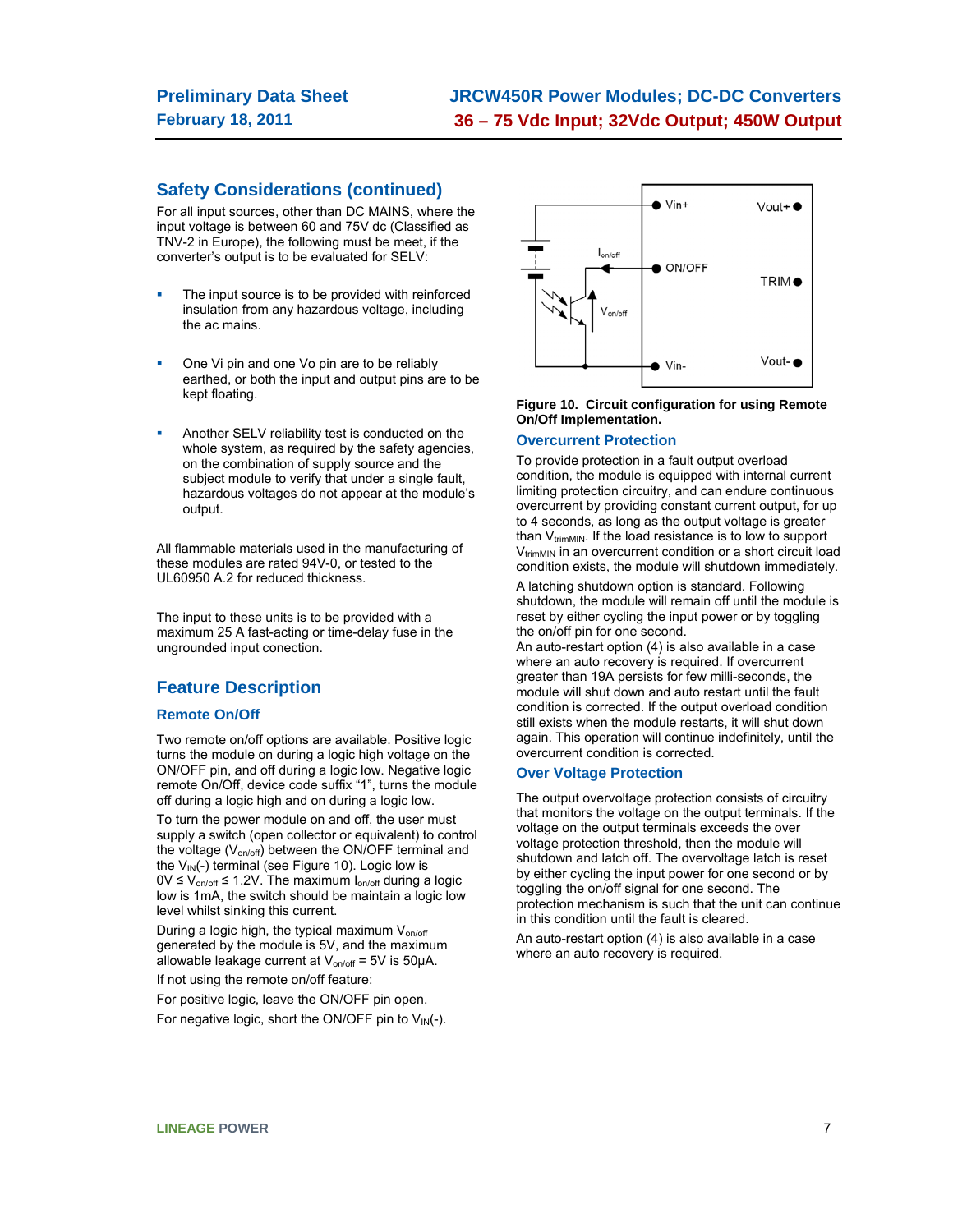# **JRCW450R Power Modules; DC-DC Converters 36 – 75 Vdc Input; 32Vdc Output; 450W Output**

## **Feature Description (continued)**

#### **Remote sense**

Remote sense minimizes the effects of distribution losses by regulating the voltage at the remote-sense connections (see Figure 11). For No Trim or Trim down application, the voltage between the remote-sense pins and the output terminals must not exceed the output voltage sense range given in the Feature Specifications table i.e.:

 $[V_0(+)-V_0(-)] - [SENSE(+) - SENSE(-)] \leq 2\%$  of  $V_{o,nom}$ The voltage between the  $Vo(+)$  and  $Vo(-)$  terminals must not exceed the minimum output overvoltage shutdown value indicated in the Feature Specifications table. This limit includes any increase in voltage due to remote-sense compensation and output voltage setpoint adjustment (trim). See Figure 11. If not using the remote-sense feature to regulate the output at the point of load, then connect  $SENSE(+)$  to  $V<sub>o</sub>(+)$  and SENSE(-) to  $V_0$ (-) at the module.

Although the output voltage can be increased by both the remote sense and by the trim, the maximum increase for the output voltage is not the sum of both. The maximum increase is the larger of either the remote sense or the trim. The amount of power delivered by the module is defined as the voltage at the output terminals multiplied by the output current. When using remote sense and trim: the output voltage of the module can be increased, which at the same output current would increase the power output of the module. Care should be taken to ensure that the maximum output power of the module remains at or below the maximum rated power.



#### **Figure 11. Effective Circuit Configuration for Single-Module Remote-Sense Operation Output Voltage.**

#### **Output Voltage Programming**

Trimming allows the user to increase or decrease the output voltage set point of a module. Trimming down is accomplished by connecting an external resistor between the TRIM pin and the SENSE(-) pin. Trimming up is accomplished by connecting external resistor between the SENSE(+) pin and TRIM pin. The trim resistor should be positioned close to the module. Certain restrictions apply to the input voltage lower limit when trimming the output voltage to the maximum. See Figure 12 for the allowed input to output range when using trim. If not using the trim down feature, leave the TRIM pin open.



**Figure 12. Output Voltage Trim Limits vs. Input Voltage.** 

#### **Trim Down – Decrease Output Voltage**

With an external resistor (R*adj\_down*) between the TRIM and SENSE(-) pins, the output voltage set point  $(V_{o,adj})$ decreases (see Figure 13). The following equation determines the required external-resistor value to obtain a percentage output voltage change of  $\Delta\%$ .

#### For output voltages:  $V_{O,nom} = 32V$





**Figure 13. Circuit Configuration to Decrease Output Voltage.** 

#### **Trim Up – Increase Output Voltage**

With an external resistor (R*adj\_up*) connected between the SENSE(+) and TRIM pins, the output voltage set point  $(V_{o,\text{adj}})$  increases (see Figure 14).

The following equation determines the required external-resistor value to obtain a percentage output voltage change of  $\Delta\%$ .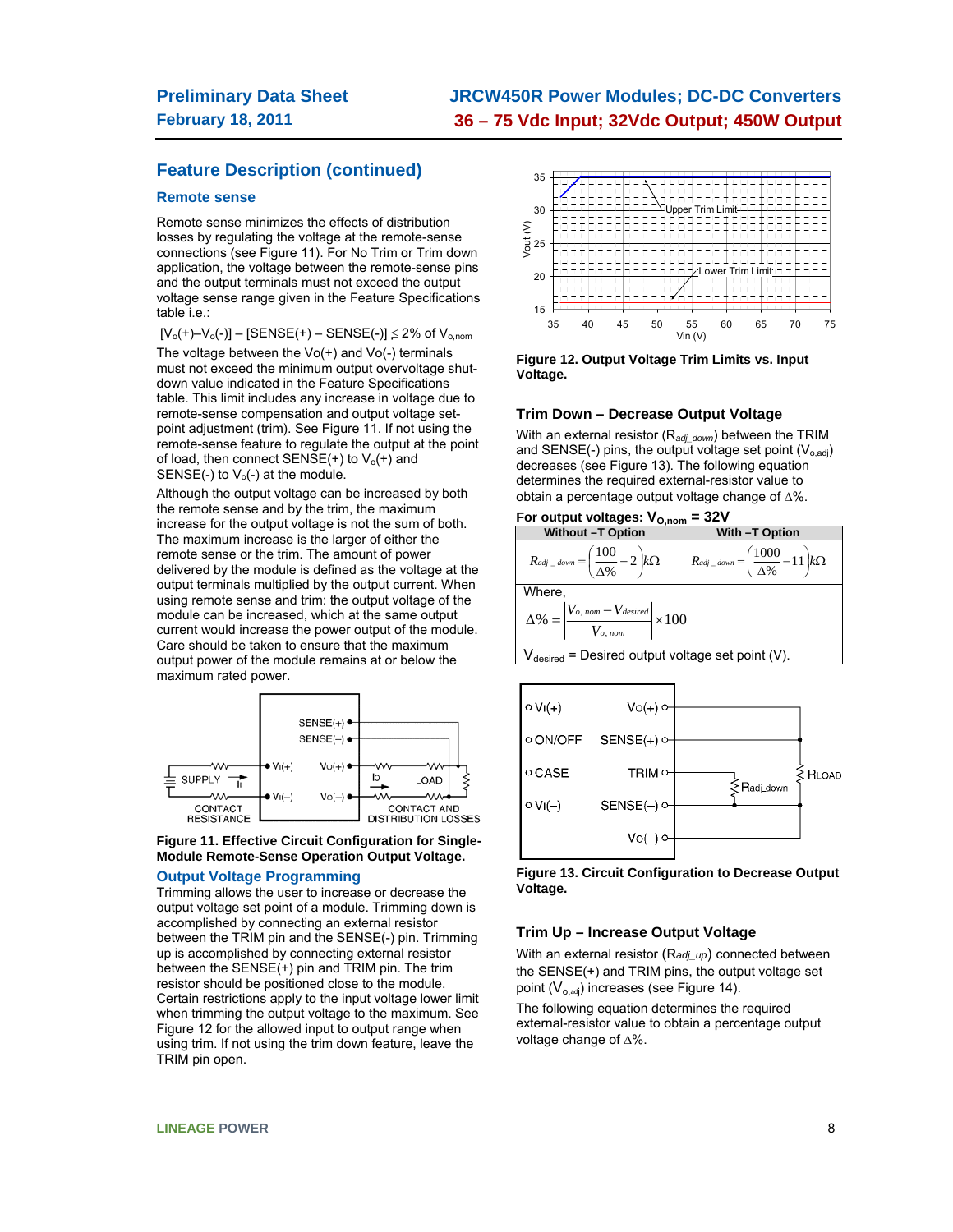## **Feature Description (continued)**

For output voltages: V<sub>O,nom</sub> = 32V





#### **Figure 14. Circuit Configuration to Increase Output Voltage.**

The voltage between the  $Vo(+)$  and  $Vo(-)$  terminals must not exceed the minimum output overvoltage shutdown value indicated in the Feature Specifications table. This limit includes any increase in voltage due to remote- sense compensation and output voltage setpoint adjustment (trim). See Figure 11.

Although the output voltage can be increased by both the remote sense and by the trim, the maximum increase for the output voltage is not the sum of both.

The maximum increase is the larger of either the remote sense or the trim.

The amount of power delivered by the module is defined as the voltage at the output terminals multiplied by the output current. When using remote sense and trim, the output voltage of the module can be increased, which the same output current would increase the power output of the module. Care should be taken to ensure that the maximum output power of the module remains at or below the maximum rated power.

#### **Examples:**

To trim down the output of a nominal 32V module, without –T option, to 16.8V

$$
\Delta\% = \left| \frac{32V - 16.8V}{32V} \right| \times 100
$$
  

$$
\Delta\% = 47.5\%
$$

**LINEAGE POWER** 9

$$
R_{adj\_down} = \left(\frac{100}{47.5} - 2\right) K\Omega
$$

$$
R_{adj\_down} = 105\Omega
$$

To trim up the output of a nominal 32V module, without –T option, to 35.2V

$$
\Delta\% = \left| \frac{35.2V - 32V}{32V} \right| \times 100
$$
  
\n
$$
\Delta\% = 10
$$
  
\n
$$
R_{adj\_up} = \left[ \frac{32 \times (100 + 10)}{1.225 \times 10} - \frac{(100 + (2 \times 10)}{10} \right] \text{K}\Omega
$$
  
\n
$$
R_{adj\_up} = 275.3 \text{k}\Omega
$$

#### **Active Voltage Programming**

For both the JRCW450Rx and JRCW450Rx-T, a Digital-Analog converter (DAC), capable of both sourcing and sinking current, can be used to actively set the output voltage, as shown in Figure 15. The value of  $R<sub>G</sub>$  will be dependent on the voltage step and range of the DAC and the desired values for trim-up and trim-down Δ%. Please contact your Lineage Power technical representative to obtain more details on the selection for this resistor.





#### **Tunable Loop™**

The JRCW450Rx-T modules have a new feature that optimizes transient response of the module called Tunable Loop™.

External capacitors are usually added to the output of the module for two reasons: to reduce output ripple and noise and to reduce output voltage deviations from the steady-state value in the presence of dynamic load current changes. Adding external capacitance however affects the voltage control loop of the module, typically causing the loop to slow down with sluggish response. Larger values of external capacitance could also cause the module to become unstable.

The Tunable Loop<sup>TM</sup> allows the user to externally adjust the voltage control loop to match the filter network connected to the output of the module. The Tunable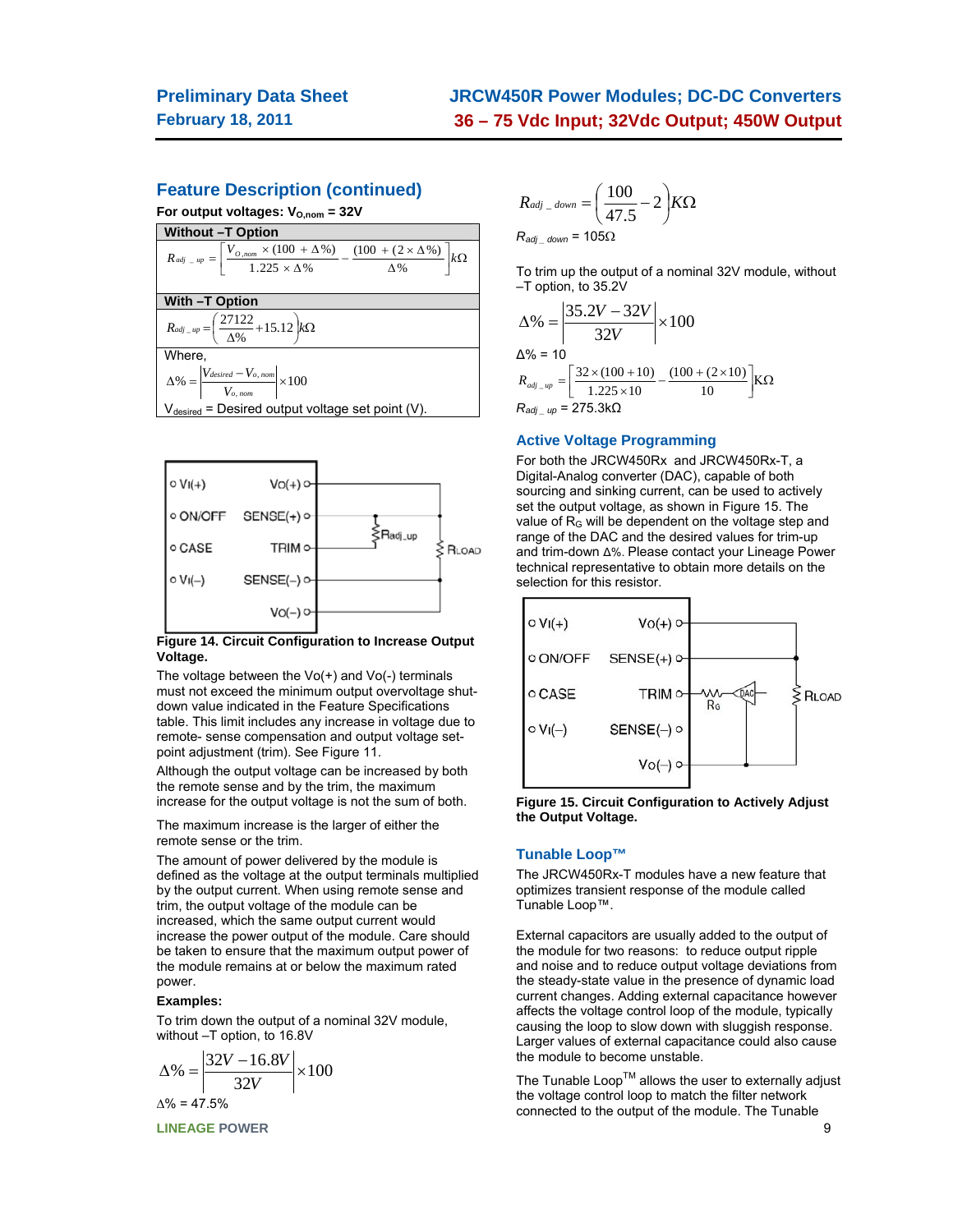# **Preliminary Data Sheet February 18, 2011**

# **JRCW450R Power Modules; DC-DC Converters 36 – 75 Vdc Input; 32Vdc Output; 450W Output**

 $Loop^{TM}$  is implemented by connecting a series R-C between the SENSE(+) and TRIM pins of the module, as shown in Fig. 48. This R-C allows the user to externally adjust the voltage loop feedback compensation of the module.



**Figure 16. Circuit diagram showing connection of RTUNE and CTUNE to tune the control loop of the module.** 

Recommended values of  $R_{\text{TUNE}}$  and  $C_{\text{TUNE}}$  for different output capacitor combinations are given in Tables 1 and 2. Table 1 shows the recommended values of  $R_{\text{TUNE}}$  and  $C_{\text{TUNE}}$  for different values of ceramic output capacitors up to  $8000\mu$ F that might be needed for an application to meet output ripple and noise requirements. Selecting  $R_{\text{TUNE}}$  and  $C_{\text{TUNE}}$  according to Table 2 will ensure stable operation of the module In applications with tight output voltage limits in the presence of dynamic current loading, additional output capacitance will be required. Table 2 lists recommended values of  $R_{\text{TUNE}}$  and  $C_{\text{TUNE}}$  in order to meet 2% output voltage deviation limits for some common output voltages in the presence of a 6A to 12A step change (50% of full load), with an input voltage of 48V.

Table 1. General recommended values of of R<sub>TUNE</sub> and C<sub>TUNE</sub> for V<sub>out</sub>=32V and various external **ceramic capacitor combinations.** 

| $Cout(\mu F)$     | 1000 | 2000 | 4000 | 6000 | 8000 |
|-------------------|------|------|------|------|------|
| $R$ tune          | TBD  | TBD  | TBD  | TBD  | TBD  |
| $C_{\text{TUNE}}$ | TBD  | TBD  | TBD  | TBD  | TBD  |

Table 2. Recommended values of R<sub>TUNE</sub> and C<sub>TUNE</sub> **to obtain transient deviation of 2% of Vout for a 6A step load with Vin=48V.** 

| ۷o                | 32V        | <b>28V</b> | 25V        | 22V | <b>19V</b> | <b>16V</b> |
|-------------------|------------|------------|------------|-----|------------|------------|
| Co                | <b>TBD</b> | TBD        | TBD        | TBD | <b>TBD</b> | TBD        |
| $R_{\text{TUNE}}$ | <b>TBD</b> | TBD        | TBD        | TBD | <b>TBD</b> | TBD        |
| $C_{\text{TUNE}}$ | TBD        | TBD        | <b>TBD</b> | TBD | <b>TBD</b> | TBD        |
| Δ٧                | <b>TBD</b> | TBD        | TBD        | TBD | <b>TBD</b> | TBD        |

Please contact your Lineage Power technical representative to obtain more details of this feature as well as for guidelines on how to select the right value of external R-C to tune the module for best transient performance and stable operation for other output capacitance values.

#### **Over Temperature Protection**

The JRCW450R module provides a non-latching over temperature protection. A temperature sensor monitors the operating temperature of the converter. If the reference temperature,  $T_{REF 1}$ , (see Figure 17) exceeds a threshold of 115 ºC (typical), the converter will shut down and disable the output. When the base plate temperature has decreased by approximately 20 ºC the converter will automatically restart.

The module can be restarted by cycling the dc input power for at least one second or by toggling the remote on/off signal for at least one second.

### **Thermal Considerations**

The power modules operate in a variety of thermal environments; however, sufficient cooling should be provided to help ensure reliable operation of the unit. Heat-dissipating components inside the unit are thermally coupled to the case. Heat is removed by conduction, convection, and radiation to the surrounding environment. Proper cooling can be verified by measuring the case temperature. Peak temperature  $(T_{REF})$  occurs at the position indicated in Figure 17.

Considerations include ambient temperature, airflow, module power dissipation, and the need for increased reliability. A reduction in the operating temperature of the module will result in an increase in reliability. The thermal data presented here is based on physical measurements taken in a wind tunnel.

For reliable operation this temperature should not exceed 100°C at either  $T_{REF 1}$  or  $T_{REF 2}$  for applications using forced convection airflow or cold plate applications. The output power of the module should not exceed the rated power for the module as listed in the ordering Information table. Although the maximum  $T<sub>REF</sub>$  temperature of the power modules is discussed above, you can limit this temperature to a lower value for extremely high reliability.



Figure 17. Case (T<sub>REF</sub>) Temperature Measurement **Location (top view).** 

**LINEAGE POWER** 10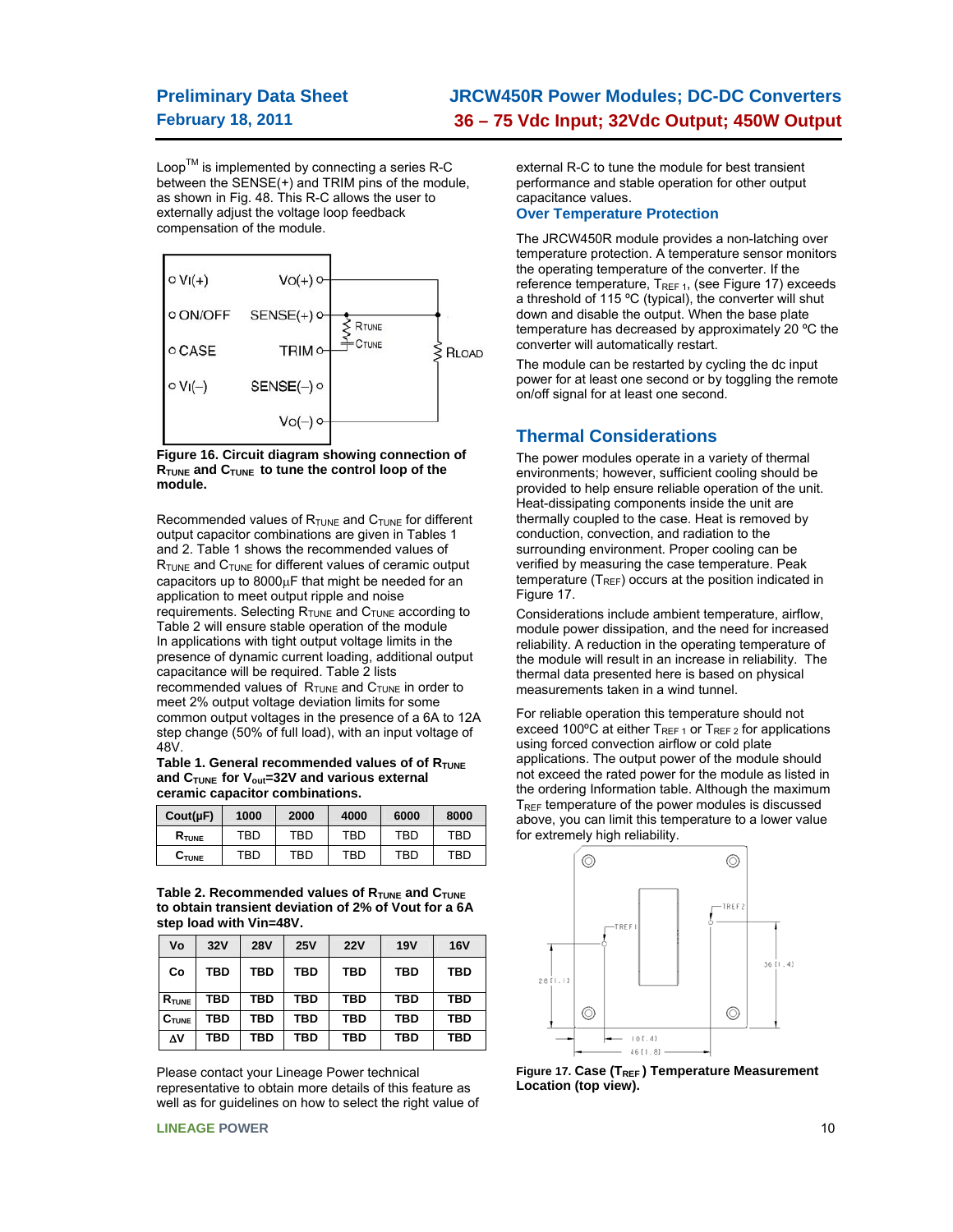# **JRCW450R Power Modules; DC-DC Converters 36 – 75 Vdc Input; 32Vdc Output; 450W Output**

#### **Thermal Derating**

Thermal derating is presented for two different applications: 1) Figure 18, the JRCW450R module is thermally coupled to a cold plate inside a sealed clamshell chassis, without any internal air circulation; and 2) Figure 19,20 and 21, the JRCW450R module is mounted in a traditional open chassis or cards with forced air flow. In application 1, the module is cooled entirely by conduction of heat from the module primarily through the top surface to a cold plate, with some conduction through the module's pins to the power layers in the system board. For application 2, the module is cooled by heat removal into a forced airflow that passes through the interior of the module and over the top base plate and/or attached heatsink.



**Cold plate (inside surface) temperature (ºC) Figure 18. Output Power Derating for JRCW450R in Conduction cooling (cold plate) applications;**  T<sub>a</sub> <70°C adjacent to module; V<sub>IN</sub> = V<sub>IN,NOM</sub>



**Figure 19. Derating Output Current vs. local Ambient temperature and Airflow, No Heatsink, Vin=48V, airflow from Vi(-) to Vi(+).** 



**Figure 20. Derating Output Current vs. local Ambient temperature and Airflow, 0.5" Heatsink, Vin=48V, airflow from Vi(-) to Vi(+).** 



**Figure 21. Derating Output Current vs. local Ambient temperature and Airflow, 1.0" Heatsink, Vin=48V, airflow from Vi(-) to Vi(+).**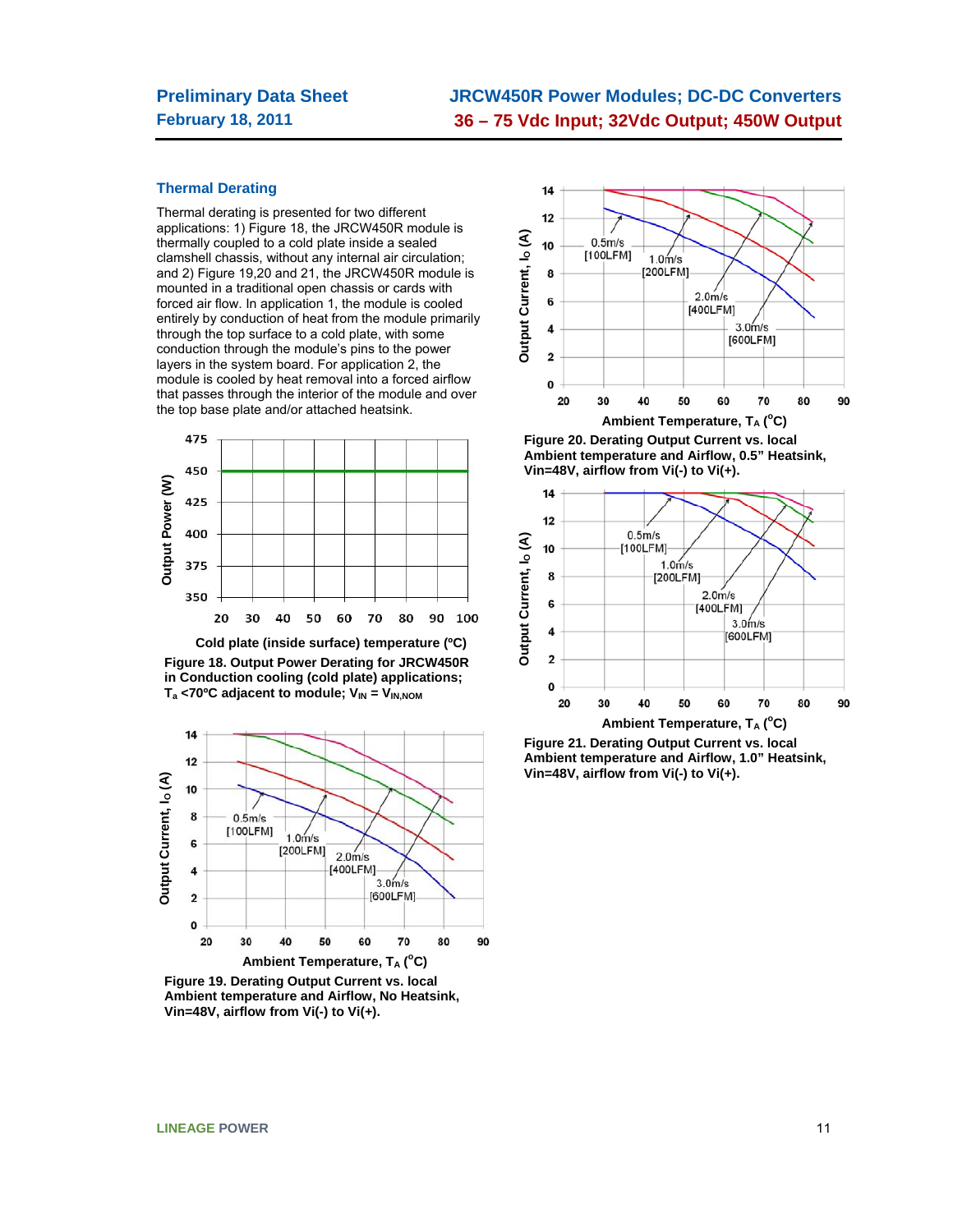## **Layout Considerations**

The JRCW450R power module series are constructed using a single PWB with integral base plate; as such, component clearance between the bottom of the power module and the mounting (Host) board is limited. Avoid placing copper areas on the outer layer directly underneath the power module.

#### **Post Solder Cleaning and Drying Considerations**

Post solder cleaning is usually the final circuit-board assembly process prior to electrical board testing. The result of inadequate cleaning and drying can affect both the reliability of a power module and the testability of the finished circuit-board assembly. For guidance on appropriate soldering, cleaning and drying procedures, refer to Lineage Power *Board Mounted Power Modules: Soldering and Cleaning* Application Note.

## **Through-Hole Lead-Free Soldering Information**

The RoHS-compliant through-hole products use the SAC (Sn/Ag/Cu) Pb-free solder and RoHS-compliant components. They are designed to be processed through single or dual wave soldering machines. The pins have an RoHS-compliant finish that is compatible with both Pb and Pb-free wave soldering processes. A maximum preheat rate of  $3^{\circ}$ C/s is suggested. The wave preheat process should be such that the temperature of the power module board is kept below 210°C. For Pb solder, the recommended pot temperature is 260°C, while the Pb-free solder pot is 270°C max. The JRCW450R can not be processed with paste-through-hole Pb or Pb-free reflow process. If additional information is needed, please consult with your Lineage Power representative for more details.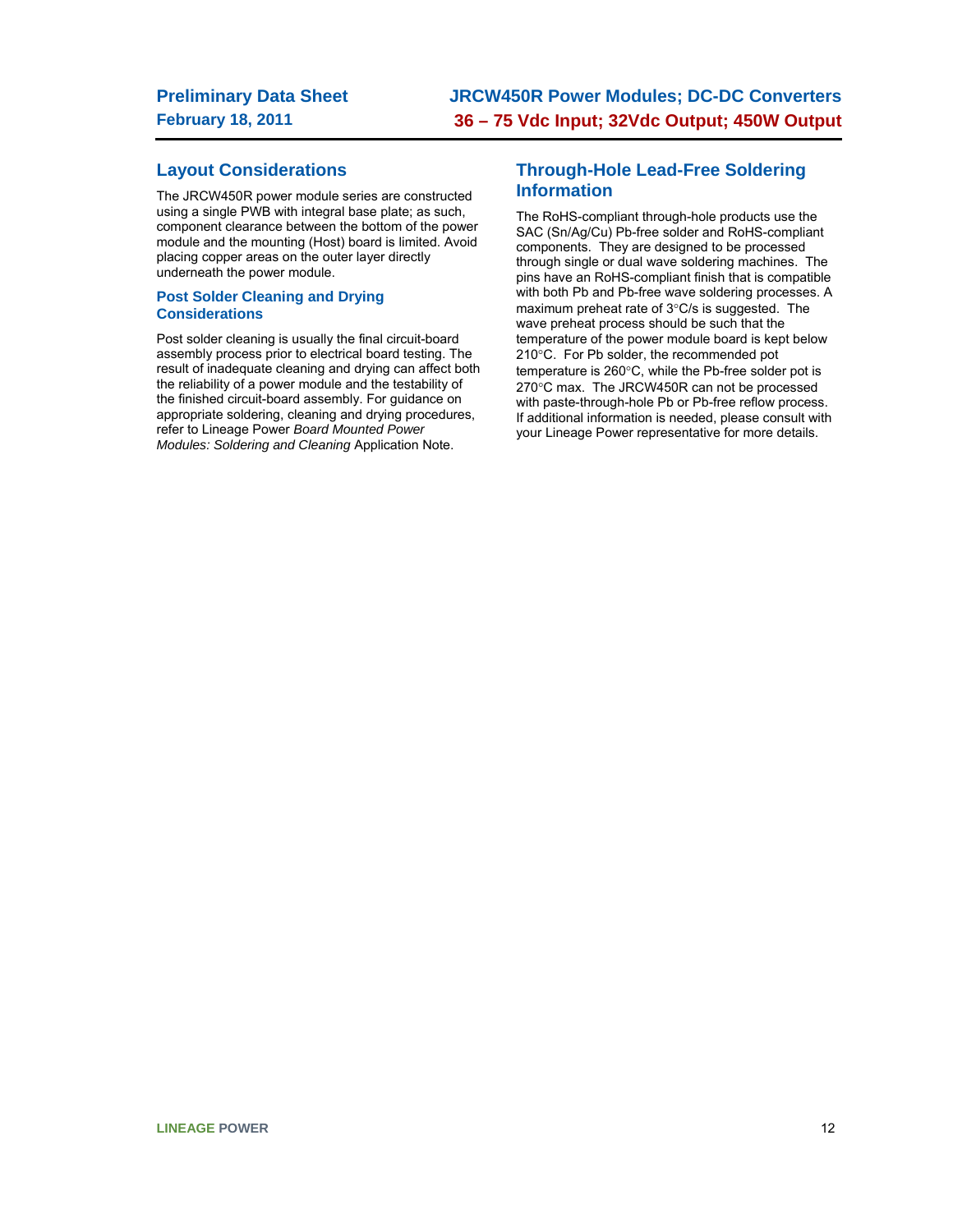### **Mechanical Outline for Through-Hole Module**

Dimensions are in millimeters and [inches].

Tolerances: x.x mm  $\pm$  0.5 mm [x.xx in.  $\pm$  0.02 in.] (Unless otherwise indicated)

x.xx mm  $\pm$  0.25 mm [x.xxx in  $\pm$  0.010 in.]



**LINEAGE POWER** 13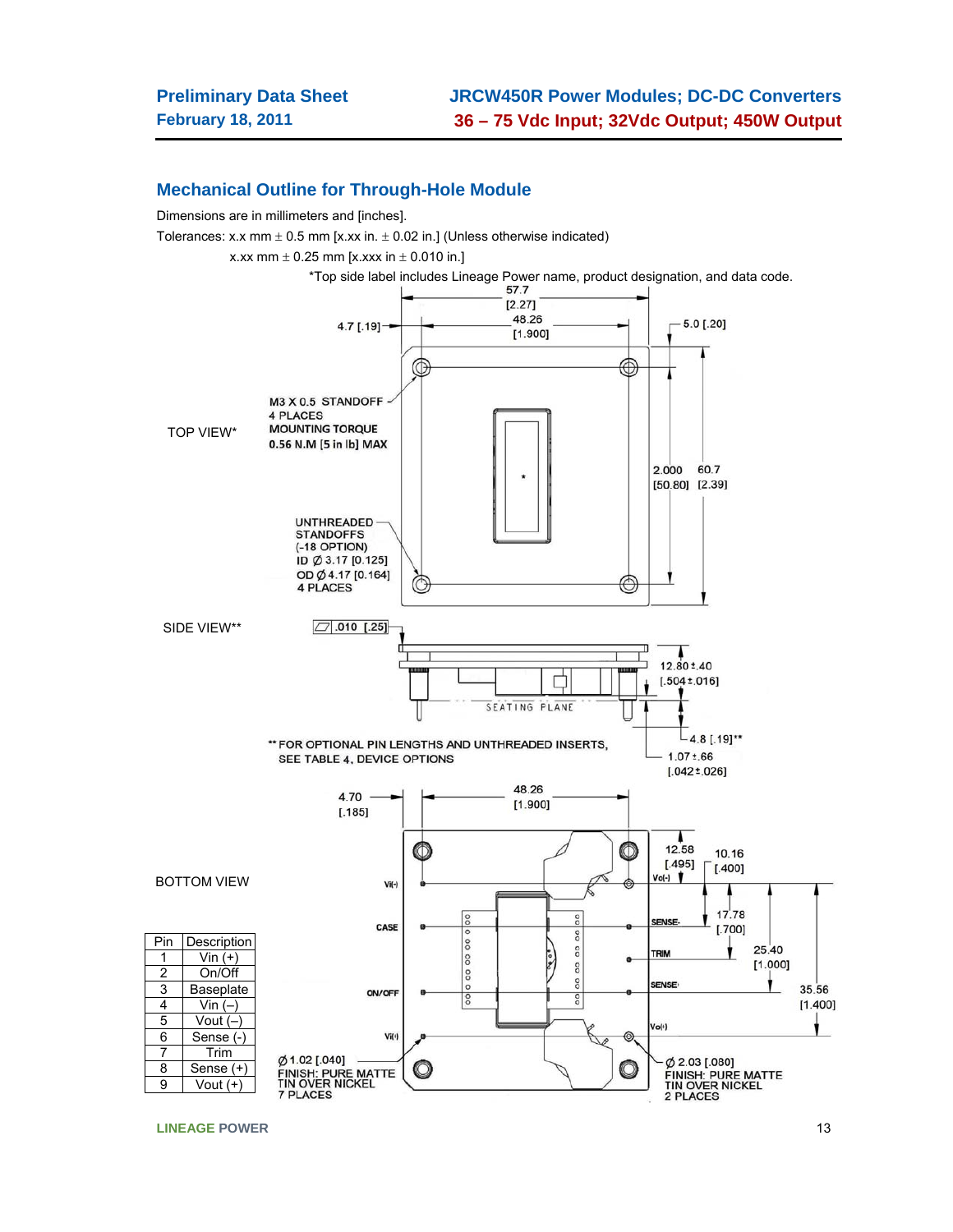### **Recommended Pad Layout for Through Hole Module**

Dimensions are in millimeters and [inches].

Tolerances: x.x mm  $\pm$  0.5 mm [x.xx in.  $\pm$  0.02 in. ] (Unless otherwise indicated)

x.xx mm  $\pm$  0.25 mm [x.xxx in  $\pm$  0.010 in. ]